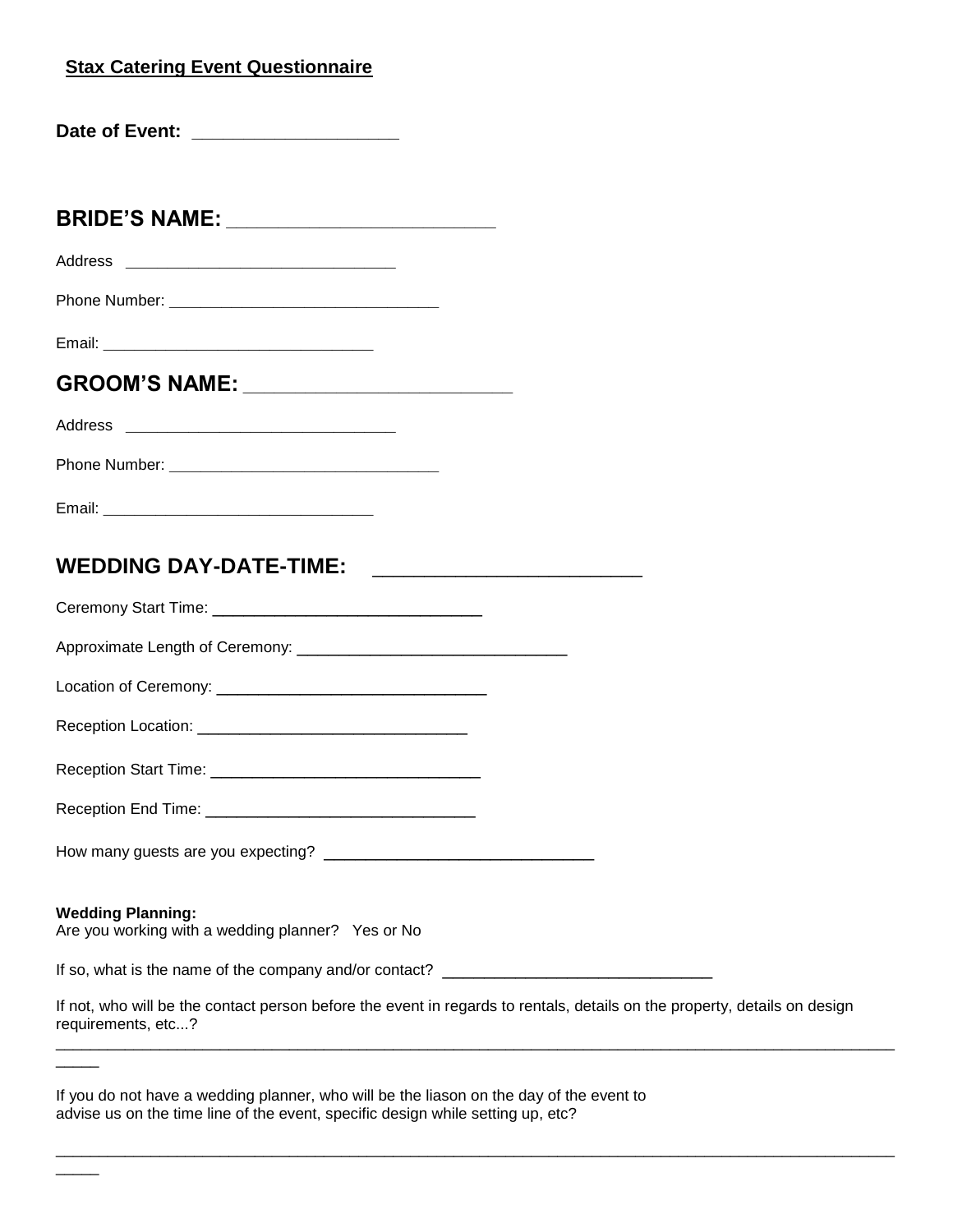# **Time Line:**

| Toasts: Will you set aside a specific time for toasts at your reception? Yes or No ________________  |
|------------------------------------------------------------------------------------------------------|
| Will you have a champagne toast at any point in the reception? Yes or No ___________________________ |
| Late Night: Would you like late night snacks or sweets? Yes or No                                    |
|                                                                                                      |
|                                                                                                      |
| Setting: Formal Semi-formal Casual (Circle One)                                                      |
|                                                                                                      |
|                                                                                                      |
|                                                                                                      |
|                                                                                                      |
|                                                                                                      |
|                                                                                                      |
| <b>Wedding Colors:</b>                                                                               |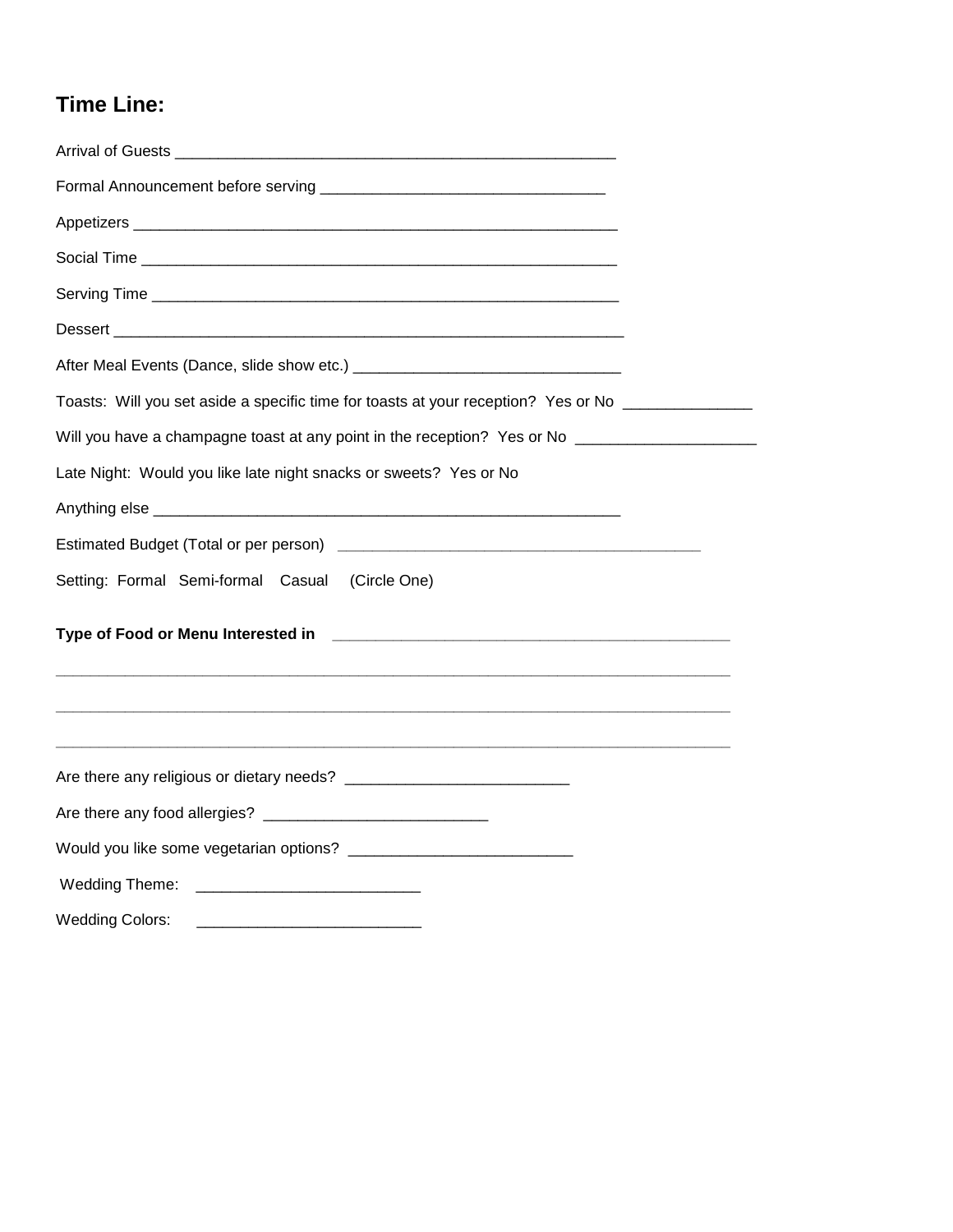### **Food Service**

Hors devours: Yes or No Buffet – Serve Yourself: Yes or No Attendants: Yes or No Seated – Servers Present the Meals: Yes or No Head Table Service: Yes or No Plated Family Style Cake Serving/Service Requested: Yes or No Do you have a cake knife & server: Yes or No Do we need to provide plates & forks: Yes or No Who is making your cake? \_\_\_\_\_\_\_\_\_\_\_\_\_\_\_\_\_\_\_\_\_\_\_\_\_\_\_\_\_\_\_\_\_\_\_\_\_\_\_\_\_\_\_\_\_\_\_\_

#### **Indoors :**

Kitchen available: Yes or No

Working Equipment: Yes or No

List of available equipment \_\_\_\_\_\_\_\_\_\_\_\_\_\_\_\_\_\_\_\_\_\_\_\_\_\_\_\_\_\_\_\_\_\_\_\_\_\_\_\_\_\_\_\_\_\_\_\_

Approximate Size of Kitchen **Later and Accept and Accept and Accept** and Accept and Accept and Accept and Accept

\_\_\_\_\_\_\_\_\_\_\_\_\_\_\_\_\_\_\_\_\_\_\_\_\_\_\_\_\_\_\_\_\_\_\_\_\_\_\_\_\_\_\_\_\_\_\_\_\_\_\_\_\_\_\_\_\_\_\_\_\_\_\_\_\_\_\_\_\_\_\_

Is there a separate staging room Yes or No

 $Location$